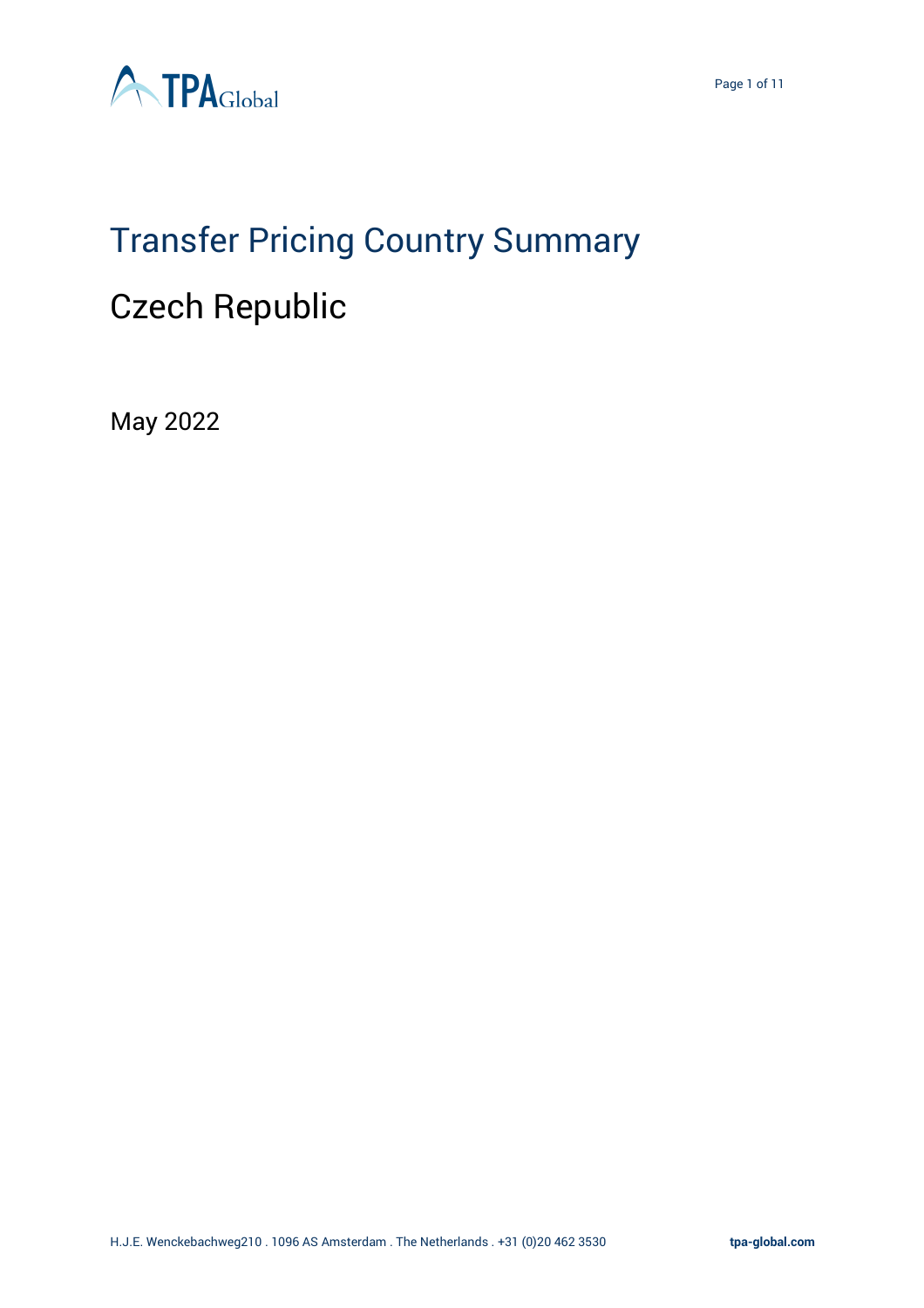# **ATPA**Global

| 1.           |    |                                                                                |
|--------------|----|--------------------------------------------------------------------------------|
| 2.           |    |                                                                                |
| a)           |    |                                                                                |
| b)           |    |                                                                                |
| c)           |    |                                                                                |
| d)           |    |                                                                                |
| e)           |    |                                                                                |
| f)           |    |                                                                                |
| 3.           |    |                                                                                |
| a)           |    |                                                                                |
| b)           |    |                                                                                |
| c)           |    |                                                                                |
| d)           |    |                                                                                |
| e)           |    |                                                                                |
| f)           |    |                                                                                |
| g)           |    |                                                                                |
| h)           |    |                                                                                |
| i)           |    | Production Process for TP Relevant Returns, Documents, Forms and Financials  8 |
| j)           |    |                                                                                |
| $\mathsf{k}$ |    |                                                                                |
| $\mathsf{I}$ |    |                                                                                |
|              | m) |                                                                                |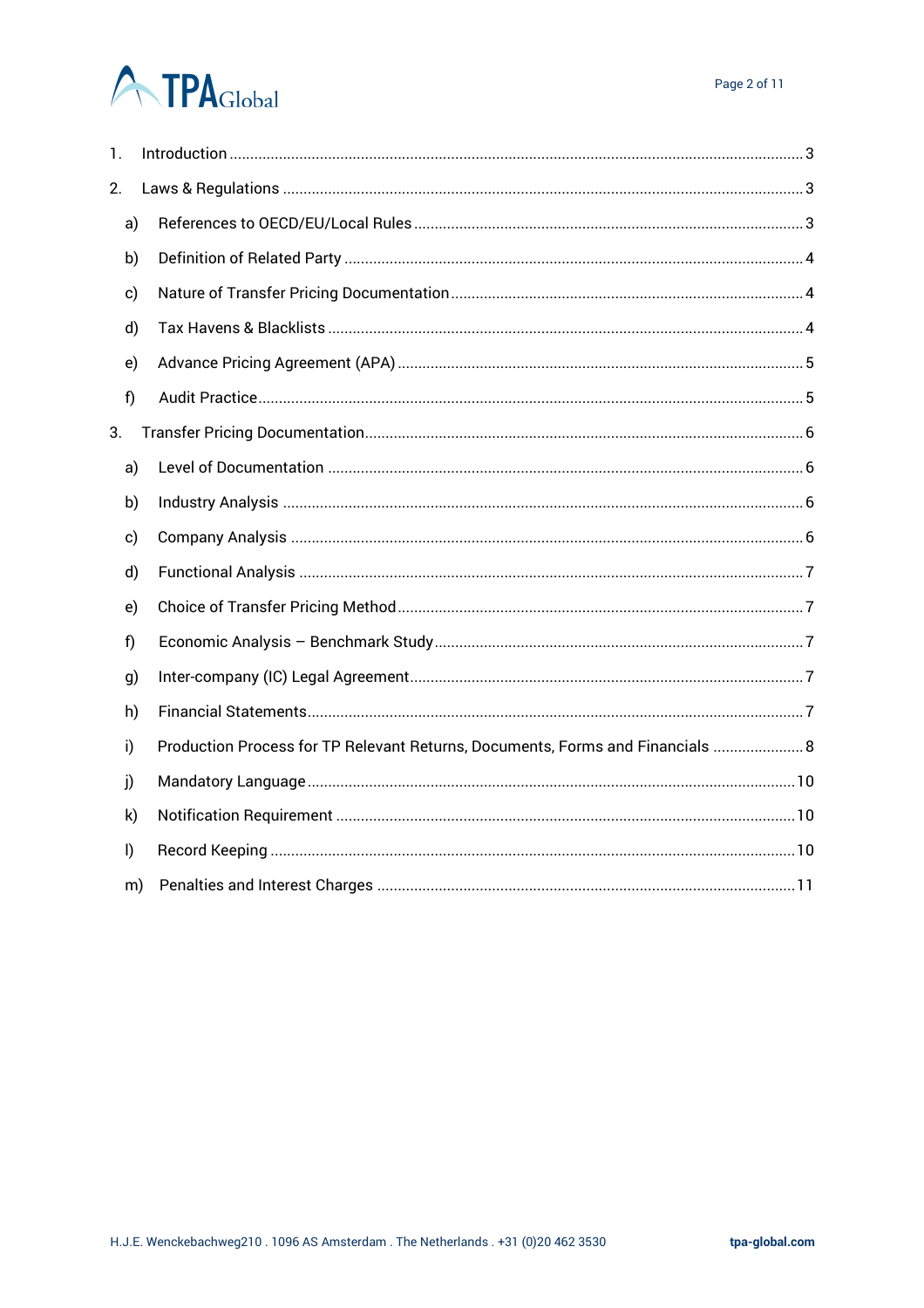

# <span id="page-2-0"></span>1. Introduction

The Czech tax authorities have begun to recognise the importance of transfer pricing, resulting in an increase in the number of tax audits that focus on related party transactions, or at least much more frequent scrutiny of these transactions.

Czech transfer pricing legislation covers transactions between companies as well as individuals and applies equally to domestic and cross-border transactions. The legislation contains a general definition of the arm's-length principle, which basically reflects the arm's-length principle in the OECD Guidelines. The legislation states that a taxpayer's tax base will be adjusted for any related party transaction undertaken by the taxpayer in which the price differs from what would have been agreed between unrelated parties in current business relationships under the same or similar terms  $(conditions).<sup>1</sup>$ 

# <span id="page-2-2"></span><span id="page-2-1"></span>2. Laws & Regulations

# a) References to OECD/EU/Local Rules

The Czech transfer pricing rules are basically based on the OECD Transfer Pricing Guidelines which are generally accepted by the Czech tax authorities, although they are not legally binding. The Czech Income Tax Act deals:

- In paragraph 23(7) with the arm's length principle; and
- In paragraph 38nc with the scope and procedure of advance pricing agreements. The Czech Ministry of Finance has updated the transfer pricing rules, in view of the 2010 amendments to the OECD Transfer Pricing Guidelines and changes in the area of tax administration. From 1 January 2011, new decrees replaced the existing ones, as detailed below.
- Decree D-332 (replacing D-258) on the application of international standards to taxation of transactions between related parties;
- Decree D-333 (replacing D-292) on the binding advance pricing agreements with regard to the method to determine the transfer price between related parties; and
- Decree D-334 (replacing D-293) on transfer pricing documentation of pricing methods between related parties in accordance with the Code of Conduct on transfer pricing documentation for associated enterprises in the European Union ("EU Code of Conduct on Transfer Pricing Documentation"). Decree D-334 is expected to be replaced in the near future.

Furthermore, in connection with the low value-adding services (i.e., the services having supportive nature and not creating major business activity of the service provider), the Czech Ministry of Finance issued the Decree D-10 defining the extent of the information that would be requested by the tax authority in the event of a tax audit. This Decree is valid from 1 January 2013.

<sup>1</sup> [czech-republic.pdf \(pwc.com\),](https://www.pwc.com/gx/en/international-transfer-pricing/assets/czech-republic.pdf#:~:text=Czech%20transfer%20pricing%20legislation%20covers%20transactions%20between%20companies,reflects%20the%20arm%E2%80%99s-length%20principle%20in%20the%20OECD%20Guidelines.) p. 1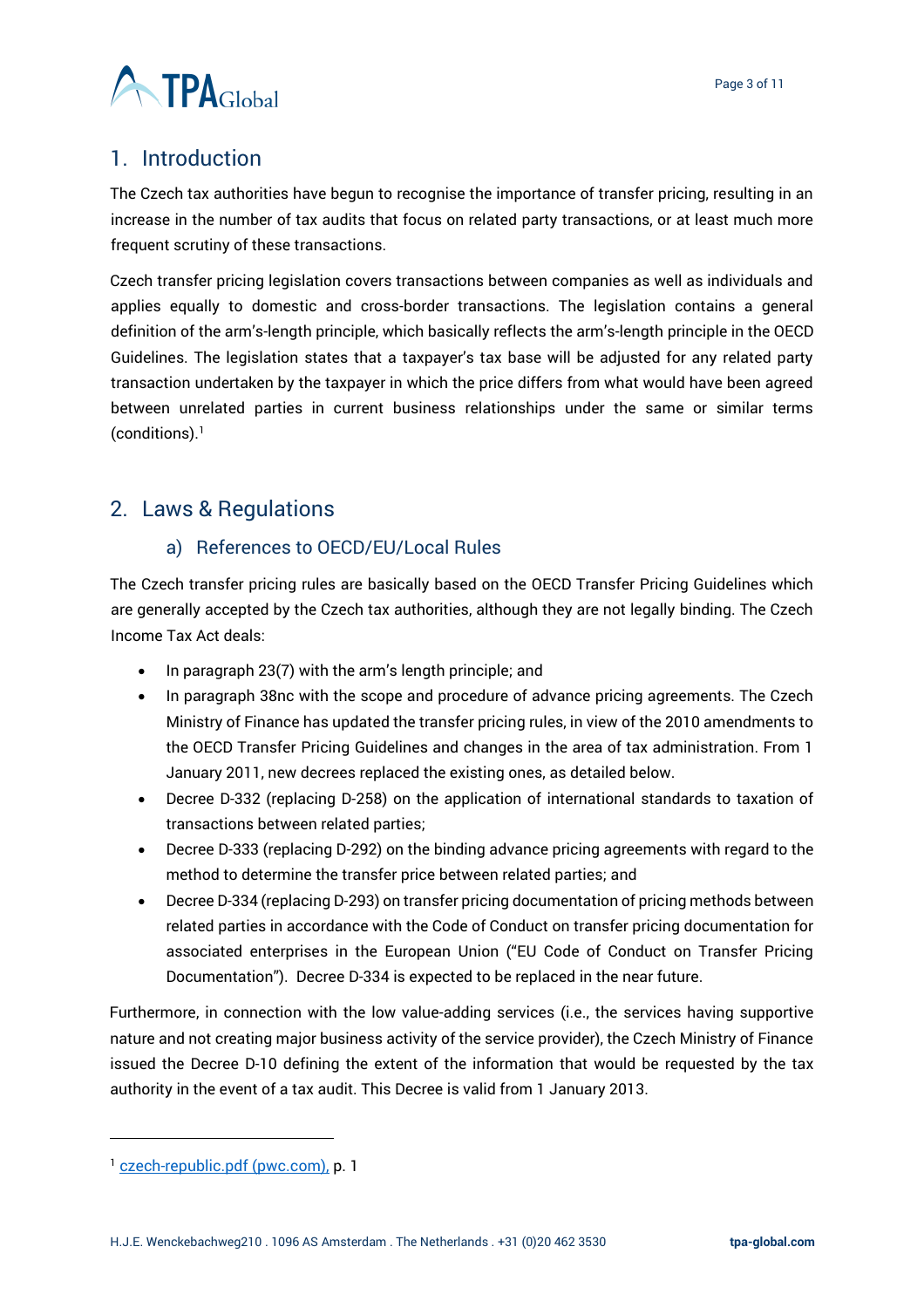

# b) Definition of Related Party

<span id="page-3-0"></span>Based on the Czech tax legislation, parties are regarded as related if one party participates directly or indirectly in the management, control or capital of the other, or where a third party participates directly or indirectly in the management, control or capital of both of them, or where the same persons or their close relatives participate in management or control of the other, excluding parties whereby one person is a member of the supervisory boards of both parties.

Participation in management is sufficient to establish relationship, even without any equity ownership. Participation in control or capital means ownership of at least 25 percent of a company's registered capital or voting rights. Individuals are related if they are close relatives. Parties, who enter into a commercial relationship largely for the purpose of reduction of the tax base or the increase of losses, are also deemed to be related parties.

# c) Nature of Transfer Pricing Documentation

<span id="page-3-1"></span>Since 1995, the Czech Republic has been an OECD member and has implemented the OECD Guidelines. The OECD Guidelines have been translated and published in Czech for the Ministry of Finance's use (MOF). The existing decrees are being updated as of today to reflect the changes brought about by the post-BEPS version of the OECD Guidelines (2022). The latest version of the OECD Guidelines (2022) are currently being translated into Czech.

Decree D-34 confirms the application of the OECD Guidelines and establishes that the OECD Guidelines qualify as context for the purposes of interpreting international agreements under Vienna Convention Article 31. The decree recommends that the Guidelines should be used as an interpretation rule for article 9 of Czech income tax treaties.

Furthermore, while the OECD principles apply to cross-border transactions, they can also be used as a supportive interpretive guideline in domestic transfer pricing transactions and cross-border transactions involving non-treaty jurisdictions, according to Decree D-34.

There are currently no significant deviations from the OECD Guidelines in the domestic guidelines, which instead primarily provide references to and outline the relevance of the OECD Guidelines.

# d) Tax Havens & Blacklists

<span id="page-3-2"></span>As of November 2021, the new government of the Czech Republic signed a power sharing agreement in order to target transfer pricing abuses, prevent companies in tax havens from receiving public funds and introduce a tax burden cap to prevent unlimited tax increases.<sup>2</sup>

<sup>&</sup>lt;sup>2</sup> https://news.bloombergtax.com/daily-tax-report-international/czechias-new-government-to-fighttax-avoidance-cap-tax-hikes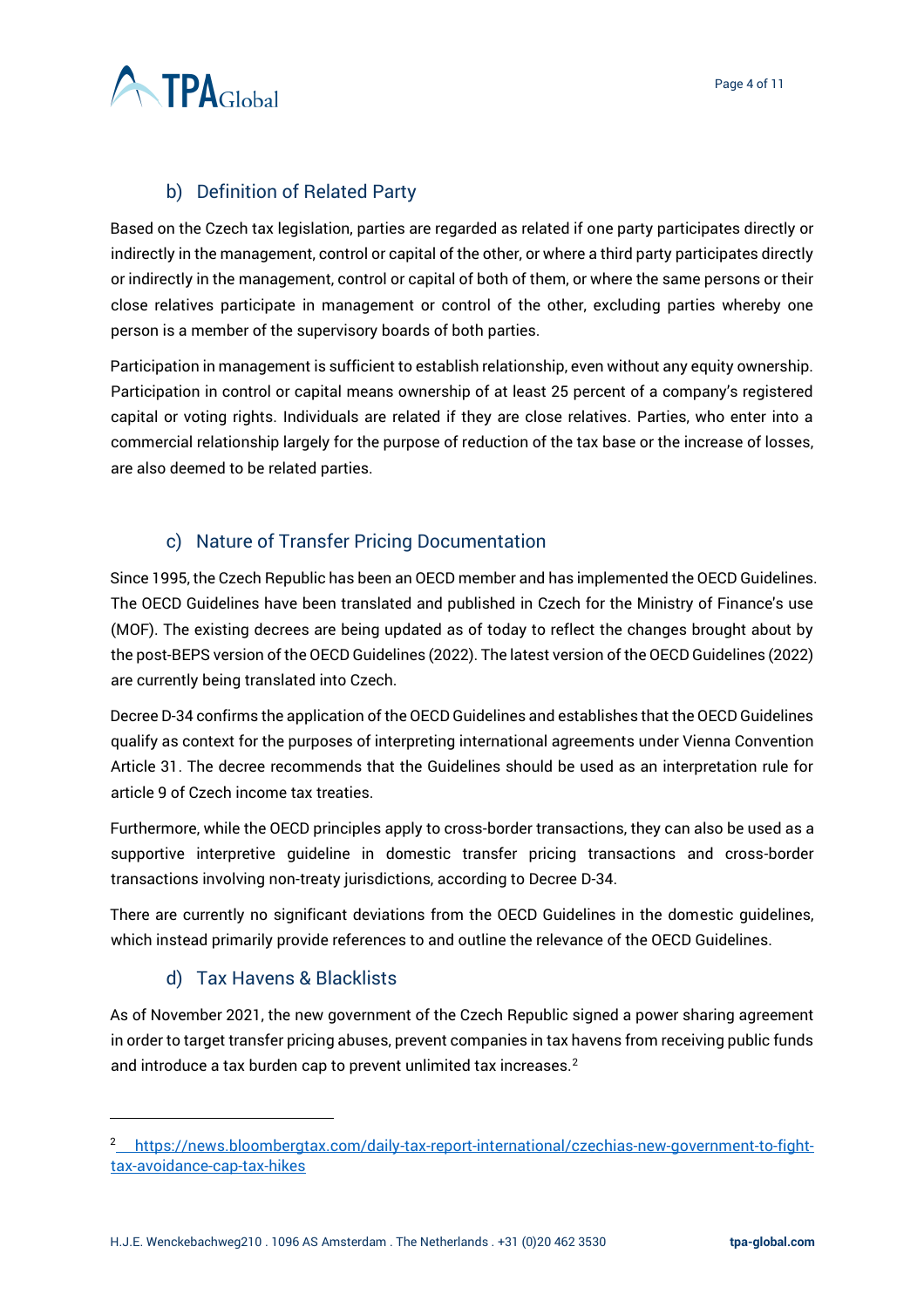

# e) Advance Pricing Agreement (APA)

<span id="page-4-0"></span>Advance Pricing Agreements can be obtained since 1 January 2006. The filing fee for an APA is CZK 10,000. Upon the taxpayer's request, the tax authorities decide whether the taxpayer has chosen a transfer pricing method which leads to a transfer pricing determination on an arm's length basis.

The maximum APA term of agreement is three years. The binding assessment can only be issued for transactions executed in a particular tax period or that will be executed in the future. It is not possible to apply for an assessment of transactions that already have affected the tax liability.

The Decree D-333 details the procedure and the necessary particulars for the application. There is no statutory provision imposing a deadline for the tax authorities to issue their decision. Generally, the practical experience shows that the average time needed for processing an APA in the Czech Republic is approximately eight months.

# f) Audit Practice

<span id="page-4-1"></span>The interest in transfer pricing has risen in the last years in Czech Republic.

The Specialized Tax Office is the tax office on the national level in charge of controlling the transfer pricing operations. The tax authority focused on verifying the accuracy of transfer pricing, resulting in a vast number of tax audits that place extra emphasis on related party transactions, aiming to prevent possible tax evasion. The activities for the Specialized Tax Office regarding transfer pricing audit is limited to companies that have an annual turnover of at least CZK 2 billion, banks or other financial institutions.

Nevertheless, also companies that have an annual turnover below CZK 2 billion are currently subject to thorough transfer pricing audits from the side of the Czech tax administration, i.e. the audits are not limited only to biggest companies but to all the Czech tax payers that effectuate intra-group transactions.

The Czech tax administration scrutinizes multinationals to ensure arm's length transactions, trying to prevent the transfer of profits from the Czech Republic to other countries via misallocation of taxable income between Czech companies and their subsidiaries abroad. The tax entities are chosen for control based on various analytical tools internally developed by the Czech tax administration, own searching activities for comparable data and significantly increasing experience from the previous tax audits.

Since 1 January 2015, the Czech tax administration also collects basic information about selected transactions with related parties through a compulsory appendix to corporate income tax return. The appendix must be filled in by companies that meet one of the three criteria for a statutory audit (i.e. assets totalling more than CZK 40 million or net turnover of more than CZK 80 million or a recalculated headcount exceeding 50 employees). If a company recognizes a loss or has been granted investment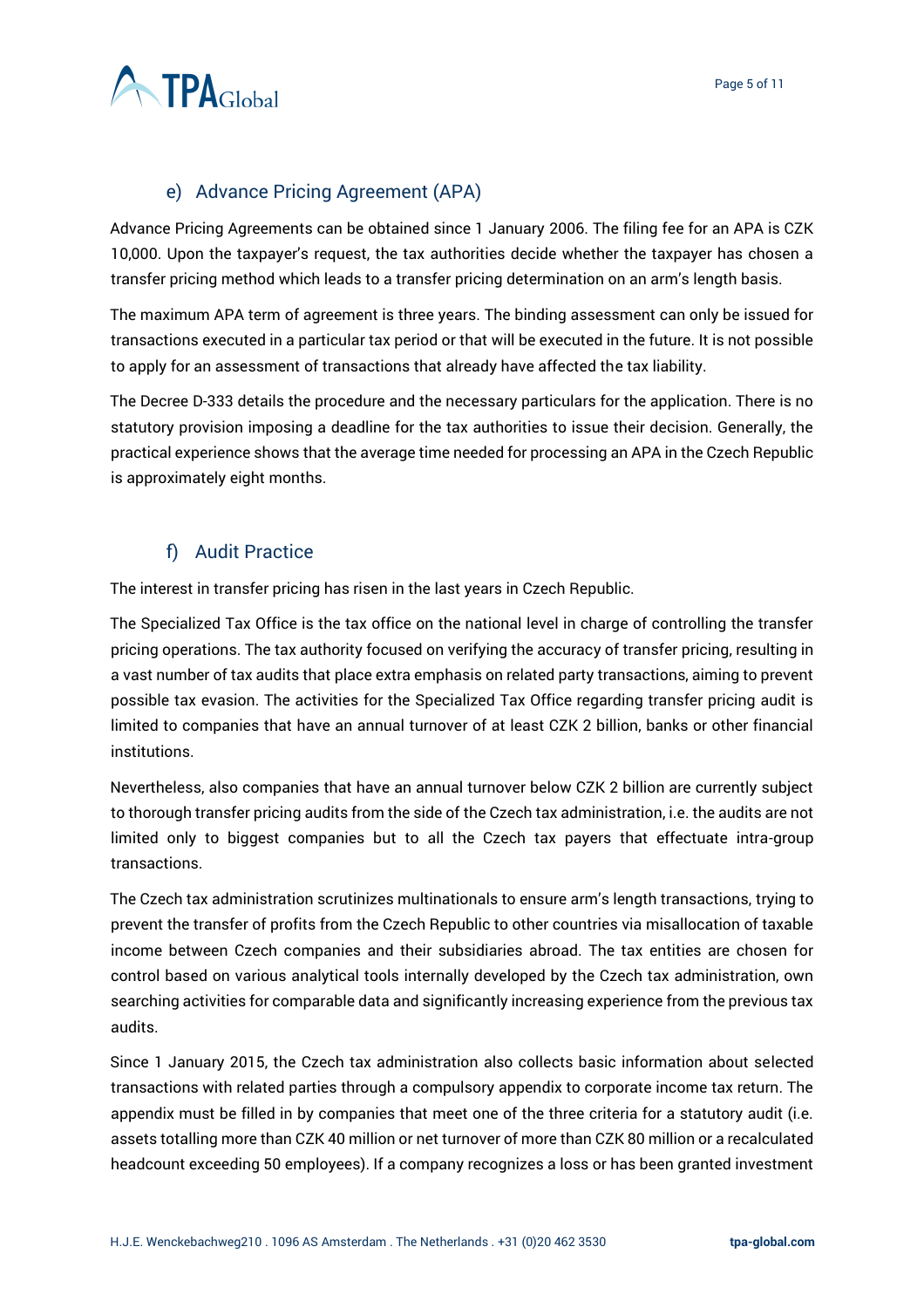# **ATPA**Global

incentives, it has to complete the appendix in respect of all related parties with which it carried out transactions in a particular period (for each individual related party separately). In other cases, only transactions with related parties seated abroad have to be disclosed.

According to the General Annual Report of the Czech tax administration for the year 2016 (last available data), transfer pricing audits performed by the Czech tax administration in 2016 led to a collection of the additional corporate income tax in the overall amount of CZK 886 mil. and decrease of tax losses in the overall amount of CZK 8,500 mil.

# <span id="page-5-1"></span><span id="page-5-0"></span>3. Transfer Pricing Documentation

#### a) Level of Documentation

Generally, there is no legal obligation to prepare Transfer Pricing documentation. Transfer Pricing documentation is provided to the tax authority upon request in the course of a tax audit of local tax investigation. Typical deadline provided to taxpayers is from 15 to 30 days from the date of the request.

There is no statutory provision with regard to transfer pricing documentation. However, the Czech Republic has adopted the EU Code of Conduct on Transfer Pricing Documentation but it is at the taxpayers' discretion to follow the code.

The Decree D-334 outlines, in accordance with the EU Code of Conduct on Transfer Pricing Documentation, the expected scope and nature of the documentation related to transactions between related parties: it should at least contain information about the group, the company, the transactions, the transfer pricing method and relevant circumstances affecting the transactions.

The Czech tax authorities display great discretion in deciding what level and nature of documentation is sufficient. During an audit, the tax authorities may request any documentation that reasonably substantiates the actual character and substance of the transaction, its benefit for the taxpayer, the appropriateness of the level of the consideration, and the selected transfer pricing method. A high level of formal evidence may be necessary to support various aspects of the transaction.

#### b) Industry Analysis

<span id="page-5-2"></span>By identifying value drivers for the relevant industry, a first indication of the level of profitability common in the industry is being given.

# c) Company Analysis

<span id="page-5-3"></span>A description of the management structure of the local entity, a local organisation chart, and a description of the individuals to whom local management reports and the country(ies) in which such individuals maintain their principal offices.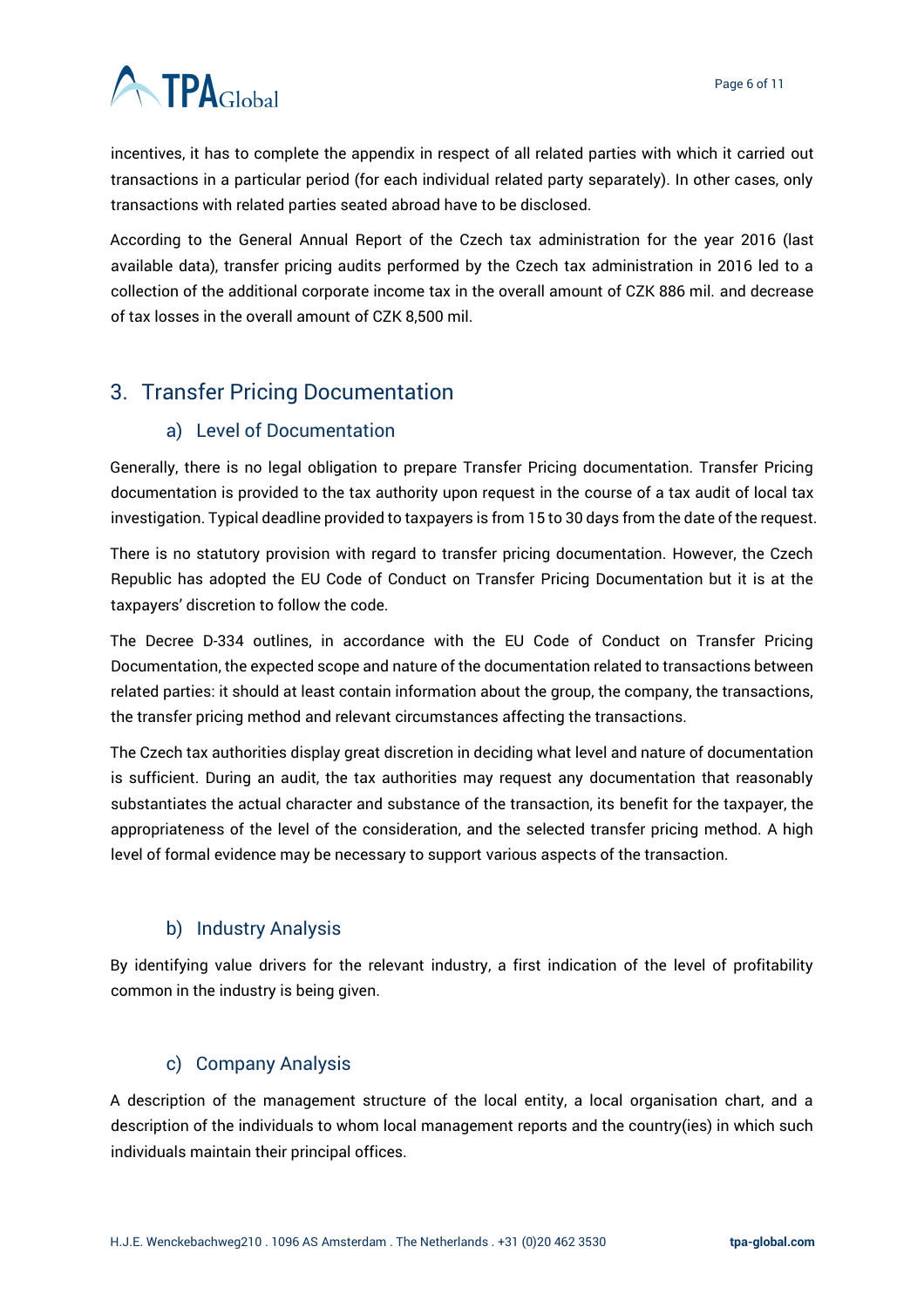

A detailed description of the business and business strategy pursued by the local entity including an indication whether the local entity has been involved in or affected by business restructurings or intangibles transfers in the present or immediately past year and an explanation of those aspects of such transactions affecting the local entity.

# d) Functional Analysis

<span id="page-6-0"></span>In conducting a functional analysis, an assessment is made of the significant activities and responsibilities that are performed by the related parties relevant to the Intercompany Transactions under review, the tangible and intangible assets that are employed and the risks that are borne in undertaking the business activities. Such an assessment is consistent with the recommendations that have been made in the OECD Guidelines at paragraph 1.51.

# e) Choice of Transfer Pricing Method

<span id="page-6-1"></span>Since the Czech tax authorities generally accept the OECD Transfer Pricing Guidelines, it is recommended to apply the methods described therein: the comparable uncontrolled price method, the resale price method, the cost-plus method, the profit split method and the transactional net margin method. It is expected the most reasonable method is applied for each particular case.

# f) Economic Analysis – Benchmark Study

<span id="page-6-2"></span>Czech comparables are preferred, an Amadeus database being available in this sense, but Pan-European benchmark searches are generally accepted by the Czech tax authorities.

#### g) Inter-company (IC) Legal Agreement

<span id="page-6-3"></span>Although an Inter-company legal agreement formalizes the business and financial relationship between group entities, the legal agreements have a lower ranking since the OECD 2017 Guidelines made the ''conduct of parties'' the prevailing concept.

#### h) Financial Statements

<span id="page-6-4"></span>The corporate obligations related to the end of the financial period are:

- discussing and approving the Financial Statements,
- decision on the allocation of profit and loss.
- publication of these documents in the Collection of Deeds.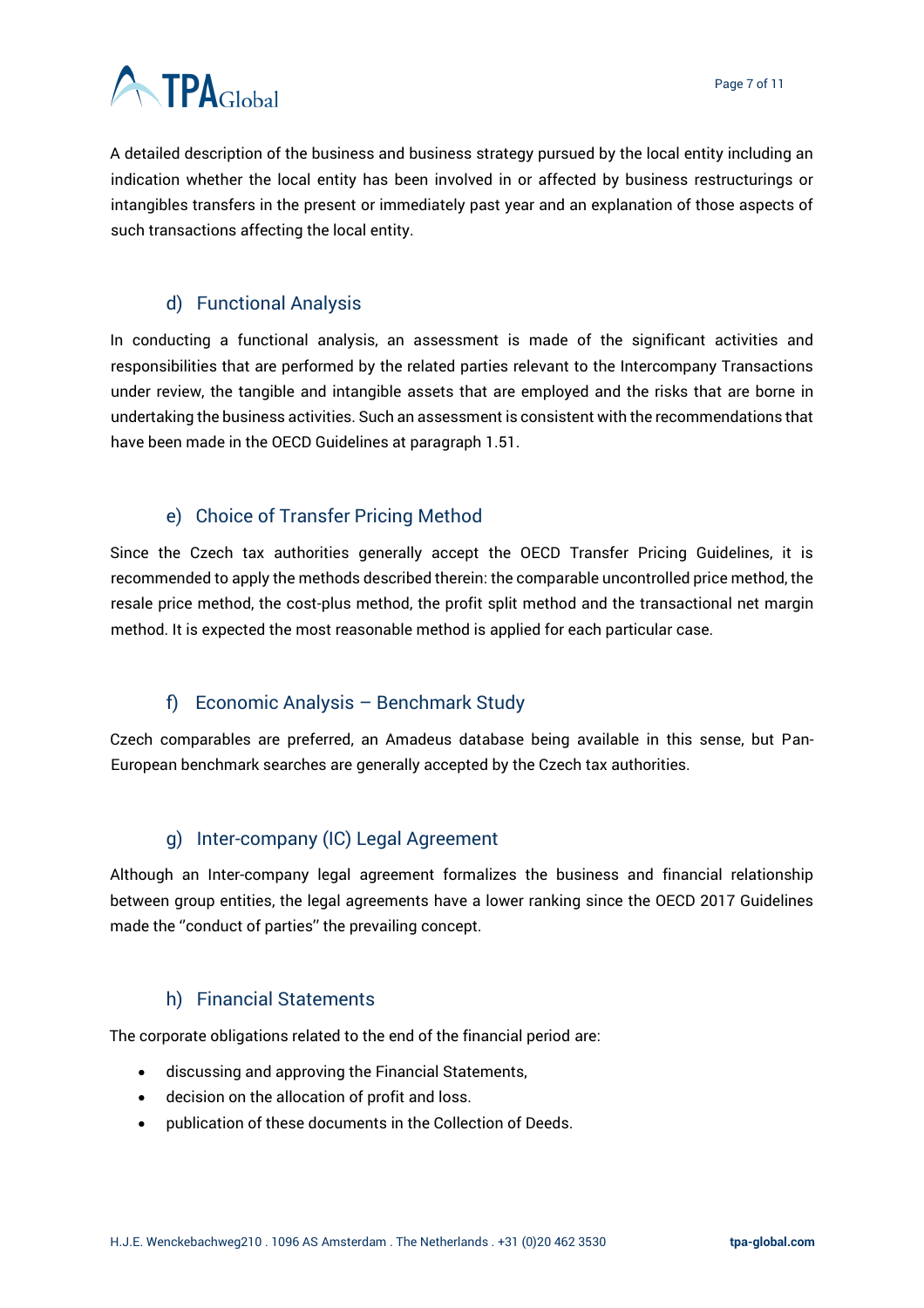# **ATPA**Global

The Annual Financial Statements shall be discussed at the General Meeting of the company no later than 6 months after the end of the financial period. Therefore, if the financial period ended on 31 December 2020, the Financial Statements shall be discussed and approved by 30 June 2021.

Simultaneously with the Financial Statements, a proposal on the allocation of profit and loss shall also be submitted to the General Meeting for approval. The above documents shall be filed in the Collection of Documents of the relevant Registry Court.

Finally, the most recent amendment to the Act on Public Registers sets out that if a business corporation does not file in the Collection of Deeds the Annual or Extraordinary Financial Statements for at least two consecutive financial periods, a disciplinary fine of up to CZK 100,000 may be imposed.<sup>3</sup>

# <span id="page-7-0"></span>i) Production Process for TP Relevant Returns, Documents, Forms and **Financials**

In the chart below, the existence of the filing requirements with the details of which format is used, the latest filing date, notification requirement and its deadline, thresholds to be applied in case it exists, and the required languages are demonstrated. This information can be seen respectively for CIT, master file, local file, CbCR, local forms, annual accounts and segmented P&L documentations.

|                             | Prepare or<br>File? | Format                                     | <b>Deadline</b>                                                                                                            | <b>Notification</b><br>Deadline* | Threshold*<br>(Yes/No) | Local Language<br>(Yes/No)*(If "No",<br>it can be filed in<br>English) |
|-----------------------------|---------------------|--------------------------------------------|----------------------------------------------------------------------------------------------------------------------------|----------------------------------|------------------------|------------------------------------------------------------------------|
| Corporat<br>e Income<br>Tax | File                | Local<br>format<br>or<br>IFRS <sup>4</sup> | <b>CITR</b><br>The<br>needs<br>to<br>be<br>submitted<br>three<br>months<br>the<br>after<br>year-end<br>six<br>or<br>months | Not<br>applicable                | Yes                    | Yes                                                                    |

<sup>&</sup>lt;sup>3</sup> [Approval of financial statements in Czech Republic | News Flash -](https://accace.com/approval-financial-statements-czech-republic-news-flash/) Accace - Outsourcing and advisory [services](https://accace.com/approval-financial-statements-czech-republic-news-flash/)

<sup>4</sup> https://www2.deloitte.com/content/dam/Deloitte/global/Documents/Tax/dttl-taxczechrepublichighlights-2022.pdf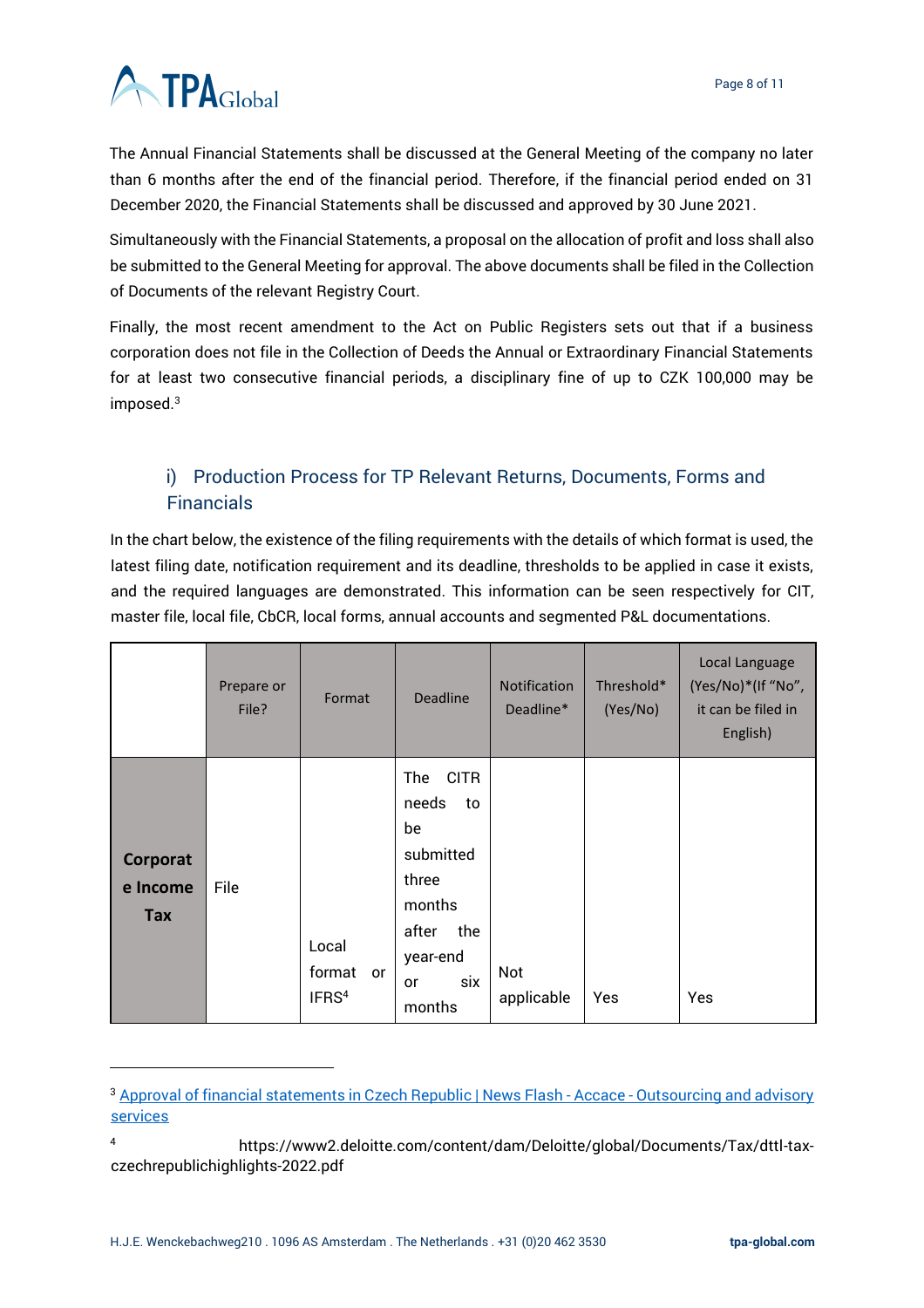



|                   |         |               | after<br>the             |              |     |     |
|-------------------|---------|---------------|--------------------------|--------------|-----|-----|
|                   |         |               | year-end, if             |              |     |     |
|                   |         |               | the                      |              |     |     |
|                   |         |               | taxpayer is              |              |     |     |
|                   |         |               | subject to               |              |     |     |
|                   |         |               | the                      |              |     |     |
|                   |         |               | obligatory               |              |     |     |
|                   |         |               | audit<br><b>or</b>       |              |     |     |
|                   |         |               | the<br>tax               |              |     |     |
|                   |         |               | is<br>return             |              |     |     |
|                   |         |               | filed by a               |              |     |     |
|                   |         |               | certified                |              |     |     |
|                   |         |               | tax                      |              |     |     |
|                   |         |               | advisor.                 |              |     |     |
|                   |         |               | On request               |              |     |     |
|                   | Prepare |               | of<br>tax                |              |     |     |
| <b>Master</b>     |         | Not           | authorities              |              |     |     |
| <b>File</b>       |         | applicable    | $8 - 30$<br>$\mathbf{r}$ | Not          |     |     |
|                   |         | 5             | days.                    | applicable   | Yes | Yes |
|                   |         |               | On request               |              |     |     |
|                   |         |               | of<br>tax                |              |     |     |
| <b>Local File</b> | Prepare | Not           | authorities              |              |     |     |
|                   |         | applicable    | $8 - 30$<br>$\mathbf{r}$ | Not          |     |     |
|                   |         | 6             | days.                    | applicable   | Yes | Yes |
|                   |         |               | The report               |              |     |     |
|                   | File    | OECD's<br>XML | needs<br>to              |              |     |     |
| <b>CbCR</b>       |         |               | be filed 12              | By the end   |     |     |
|                   |         |               | months                   | of<br>the    |     |     |
|                   |         | format        | after the                | reporting    |     |     |
|                   |         |               | year-end.                | fiscal year. | Yes | No  |
|                   | Prepare |               | On request               |              |     |     |
| D-334             |         | Not           | of<br>tax                | Not          |     |     |
|                   |         |               | authorities              |              | No  | Yes |
|                   |         | applicable    | (minimum                 | applicable   |     |     |

<sup>5</sup> oecd.org/tax/transfer-pricing/transfer-pricing-country-profile-czech-republic.pdf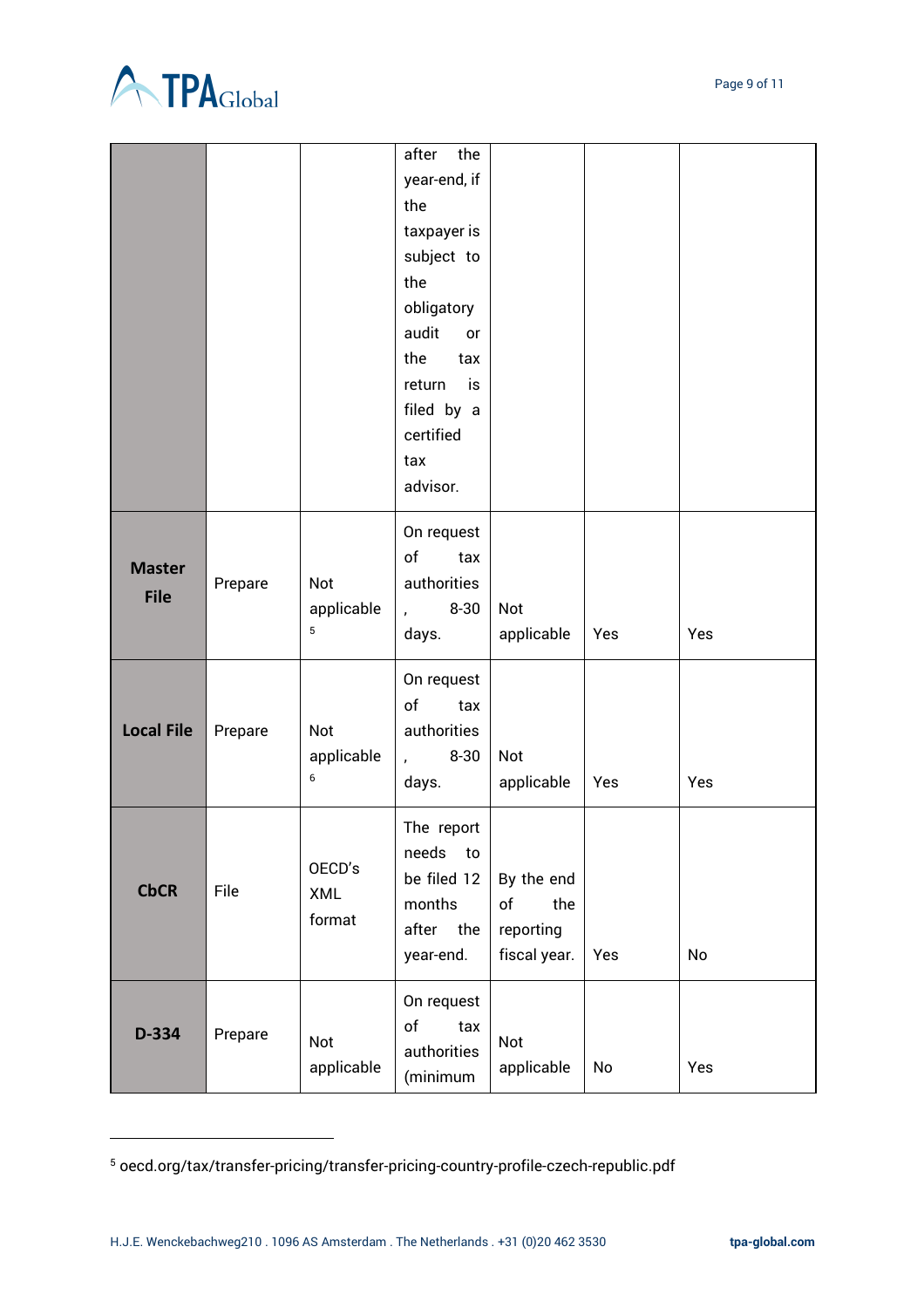

|                                                                                                  |            |            | of 15 days, |            |            |                |  |
|--------------------------------------------------------------------------------------------------|------------|------------|-------------|------------|------------|----------------|--|
|                                                                                                  |            |            | which       |            |            |                |  |
|                                                                                                  |            |            | maybe       |            |            |                |  |
|                                                                                                  |            |            | extended    |            |            |                |  |
|                                                                                                  |            |            | upon        |            |            |                |  |
|                                                                                                  |            |            | request)    |            |            |                |  |
|                                                                                                  |            |            | 31st        |            |            |                |  |
| <b>Annual</b>                                                                                    | Prepare    |            | March<br>of |            |            |                |  |
|                                                                                                  |            |            | the         |            |            |                |  |
| <b>Accounts</b>                                                                                  |            | Local      | following   | Not        |            |                |  |
|                                                                                                  |            | GAAP       | year        | applicable | Yes        | Not applicable |  |
| <b>Segment</b>                                                                                   | Not        | Not        | Not         | Not        | Not        |                |  |
| ed P&L                                                                                           | applicable | applicable | applicable  | applicable | applicable | Not applicable |  |
| * Czech Republic has signed the MCAA agreement for the filing of CBCR.                           |            |            |             |            |            |                |  |
| * Czech Republic does not request as much and detailed information from smaller and less complex |            |            |             |            |            |                |  |

enterprises (SME's included) than it does from large and complex enterprises.

# j) Mandatory Language

<span id="page-9-0"></span>Documentation should be submitted in the Czech or Slovak language. A particular tax office might accept documentation in another commonly understood language (e.g. English) that the tax office is familiar with; this is however less frequent in practice.

# k) Notification Requirement

<span id="page-9-1"></span>The notification filing deadline for CbCR is the end of the respective year. It needs to be filed only if there are changes in the filed information, compared with the notification for the previous year.

# l) Record Keeping

<span id="page-9-2"></span>There are no specific transfer pricing regulations or rules dealing with record keeping. The record keeping regulations and rules of other disciplines (corporate income taxes, accounting legislation) consequently apply. Since the statute of limitations can last longer than the standard term of three years, it is in such cases worthwhile to keep the necessary records during these prolonged periods.